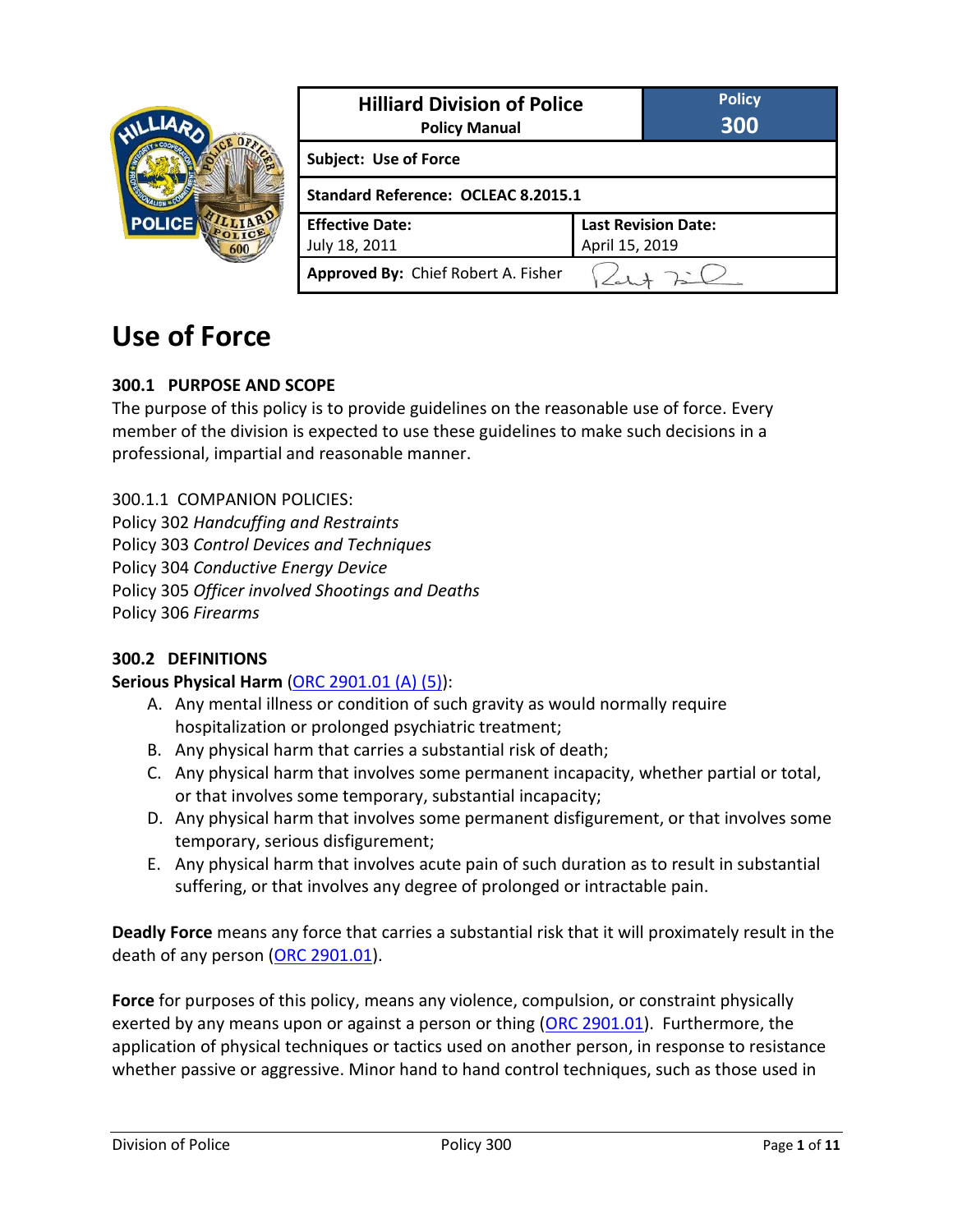handcuffing, physically touching, escorting or gripping to overcome minor resistive tension are not considered a use of force.

**Imminent Threat** a threat that is mediate rather than immediate; impending; or on the point of happening. It may also be defined as impending rather than remote, uncertain, or contingent; that if circumstances remain unchanged, a result is reasonably certain (Black's Law Dictionary). As examples only, an imminent threat may exist if there is a reasonable belief that:

- A. The subject possesses a weapon, or is attempting to gain access to a weapon, or is indicating an intention to use a weapon against the officer or others;
- B. The subject is armed and moving to gain the tactical advantage of cover;
- C. A subject has the capability of inflicting death or serious physical harm, or otherwise incapacitating officers or others without a deadly weapon or is demonstrating an intention to do so.

**Active Resistance** is physical, confrontational behavior with a purpose of directly obstructing the lawful efforts of a law enforcement officer.

**Passive Resistance** is a non-violent opposition to authority, especially a refusal to comply with legal requirement, such as dead weight.

**Objectively Reasonable** the determination that the necessity for using force and the level of force used is based upon the officer's evaluation of the situation in light of the totality of the circumstances known to the officer at the time force is used and upon what a reasonable officer would use under the same or similar situations.

### **300.2 POLICY**

- A. It is the policy of the division to value and preserve human life. Officers shall use only the force that is objectively reasonable to effectively bring an incident under control, while protecting the safety of the officer and others. Officers shall use force only when no reasonably effective alternative appears to exist and shall use only the level of force which a reasonable officer would use under the same or similar circumstances.
- B. The decision to use force requires careful attention to the facts and circumstances of each particular case, including the severity of the crime at issue, whether the suspect poses an immediate threat to the safety of the officer or others, and whether he is actively resisting arrest or attempting to evade arrest by flight.
- C. The guiding principle of the *objectively reasonable* standard was establish by U.S, Supreme Court Case *[Graham v. Connor,](https://caselaw.findlaw.com/us-supreme-court/490/386.html) 490 U.S. 386 (1989)*. Specifically, the court stated the Fourth Amendment 'reasonableness' inquiry is whether the officers' actions are 'objectively reasonable' in light of the facts and circumstances confronting them, without regard to their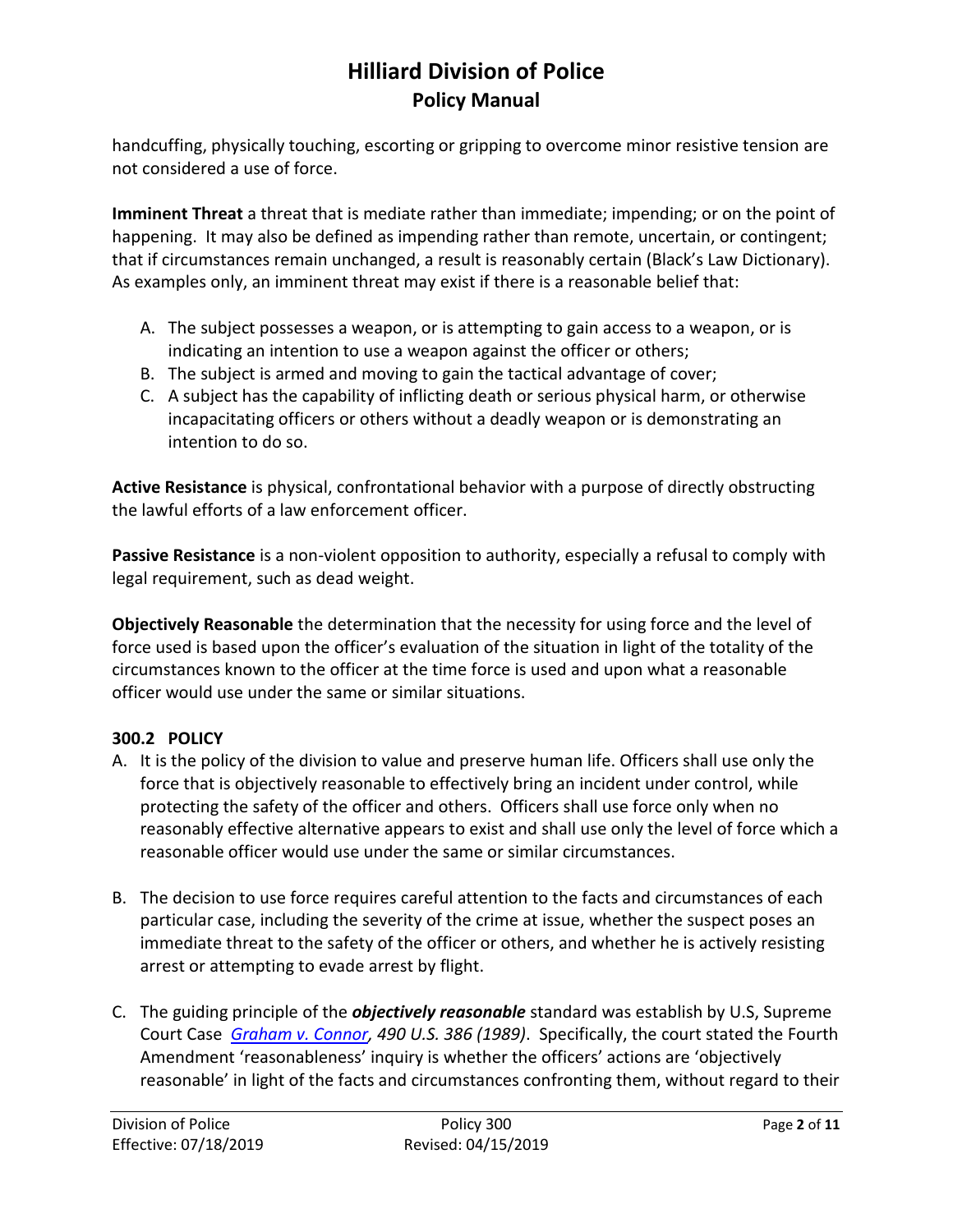underlying intent or motivation. The 'reasonableness' of a particular use of force must be judged from the perspective of a reasonable officer on the scene, rather than with the 20/20 vision of hindsight, and its calculus must embody an allowance for the fact that police officers are often forced to make split-second decisions about the amount of force necessary in a particular situation.

### 300.2.1 CERTIFICATION STANDARDS

This policy contains content that pertains to Ohio Collaborative Law Enforcement Division Certification (OCLEAC) Standards: 8.2015.1.

### 300.2.2 DUTY TO INTERCEDE

Any officer present and observing another officer/person using force that is clearly beyond that which is objectively reasonable under the circumstances shall, when in a position to do so, intercede to prevent the use of unreasonable force. An officer who observes another officer/person use force that exceeds the degree of force permitted by law shall promptly report these observations to a watch commander.

#### **300.3 USE OF FORCE**

- A. Officers shall use only that amount of force which is reasonably necessary to accomplish a lawful objective, including:
	- 1. To protect the officer, the individual, or others from immediate physical harm,
	- 2. To restrain or subdue an individual who is actively resisting or evading arrest, or
	- 3. To bring an unlawful situation safely and effectively under control.
- B. It is also recognized that circumstances may arise in which officers reasonably believe that it would be impractical or ineffective to use any of the tools, weapons or methods provided by the division. Officers may find it more effective or reasonable to improvise their response to rapidly unfolding conditions that they are confronting. In such circumstances, the use of any improvised device or method must nonetheless be reasonable and utilized only to the degree that reasonably appears necessary to accomplish a legitimate law enforcement purpose and shall be articulated in the officer's report.
- C. While the ultimate objective of every law enforcement encounter is to avoid or minimize injury, nothing in this policy requires an officer to retreat or be exposed to possible physical injury before applying reasonable force.

#### 300.3.1 GENERAL PROVISIONS

A. The degree of force used is based upon the principle of the progression of force and is determined by the actions of the subject.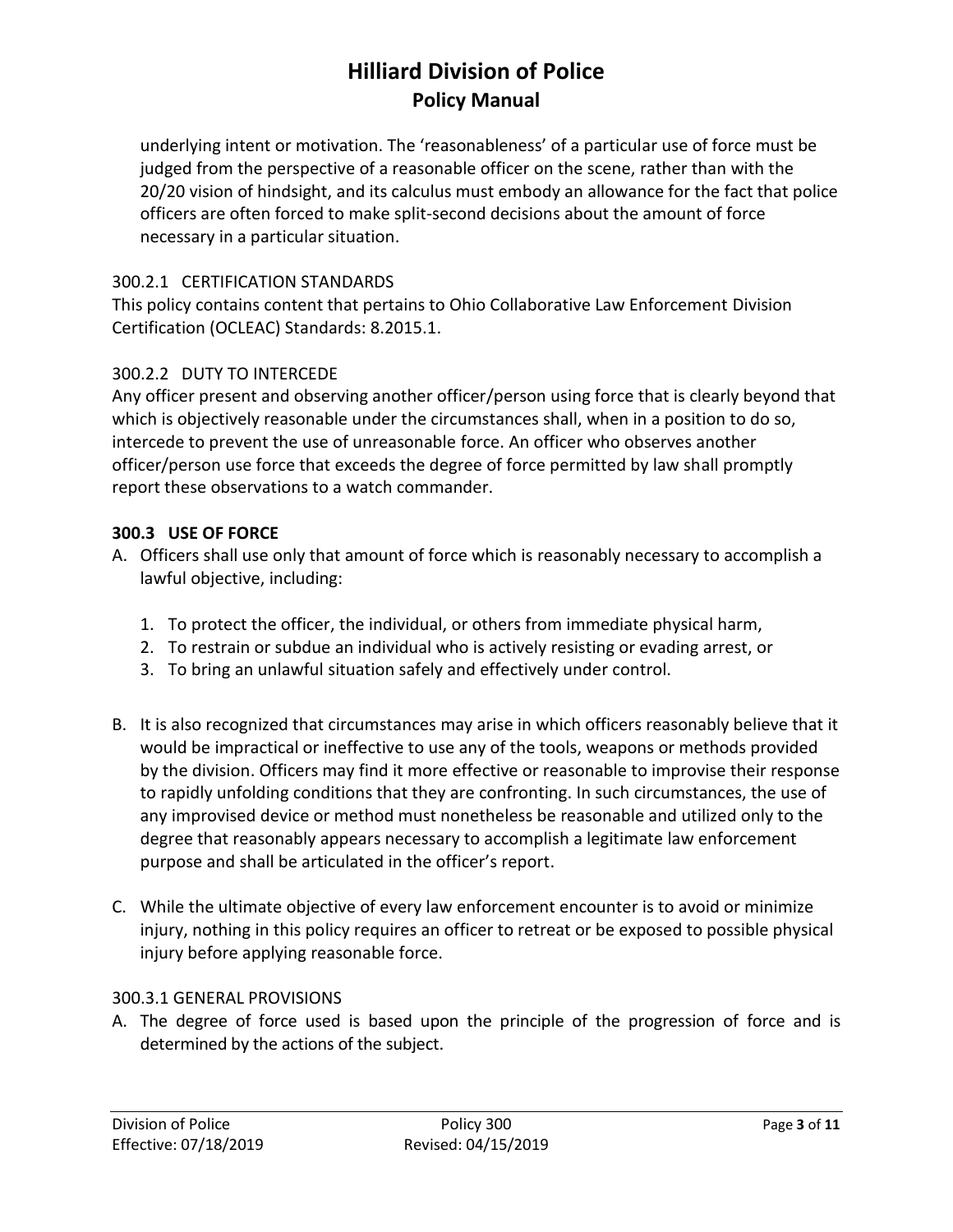- B. This progression of force normally begins with officer presence and verbal commands. Dependent upon the actions of the subject, force may evolve through physical contact, or use of less-lethal weapons, or when required in life-threatening situations, use of deadly force.
	- 1. It is recognized that officers encounter circumstances that affect the officer's chosen level of response. Therefore, officers are not obligated to start at the lowest level of response.
	- 2. The circumstances of individual situations dictate the level of force used by the officer.
	- 3. As a subject initiates resistance to arrest so must the officer escalate the level of force required to overcome the resistance offered and/or defend against an assault.
	- 4. Conversely, as a subject ceases resistance, the officer de-escalates the use of force to that degree required to gain control of an individual.
	- 5. Use of force should be discontinued when resistance ceases or when the incident is under control.
- C. Physical force shall not be used against individuals in restraints, except as objectively reasonable to prevent their escape or prevent imminent bodily injury to the individual, the officer, or another person. In these situations, only the minimal amount of force necessary to control the situation shall be used.
- D. The use of choke holds, and vascular neck restraints are prohibited unless deadly force is authorized.
- E. Once the scene is safe and as soon as practical, an officer shall provide appropriate medical care consistent with his or her training to any individual who has visible injuries, complains of being injured, or requests medical attention. This may include providing first aid, requesting emergency medical services, and/or arranging for transportation to an emergency medical facility.
- F. All uses of force shall be documented and investigated pursuant to this division's policies.

#### 300.3.2 DE-ESCALATION

- A. An officer should use de-escalation techniques consistent with division training, whenever possible and appropriate, before resorting to using force.
- B. Whenever possible and when such delay will not compromise the safety of the officer or another and will not result in the destruction of evidence, escape of a suspect, or commission of a crime, an officer should allow an individual time and opportunity to submit to verbal commands before force is used.

### 300.3.3 USE OF FORCE TO EFFECT AN ARREST

Officers in the process of making a lawful arrest may use reasonable force to effect the arrest, to prevent escape or to overcome resistance. An officer who makes or attempts to make an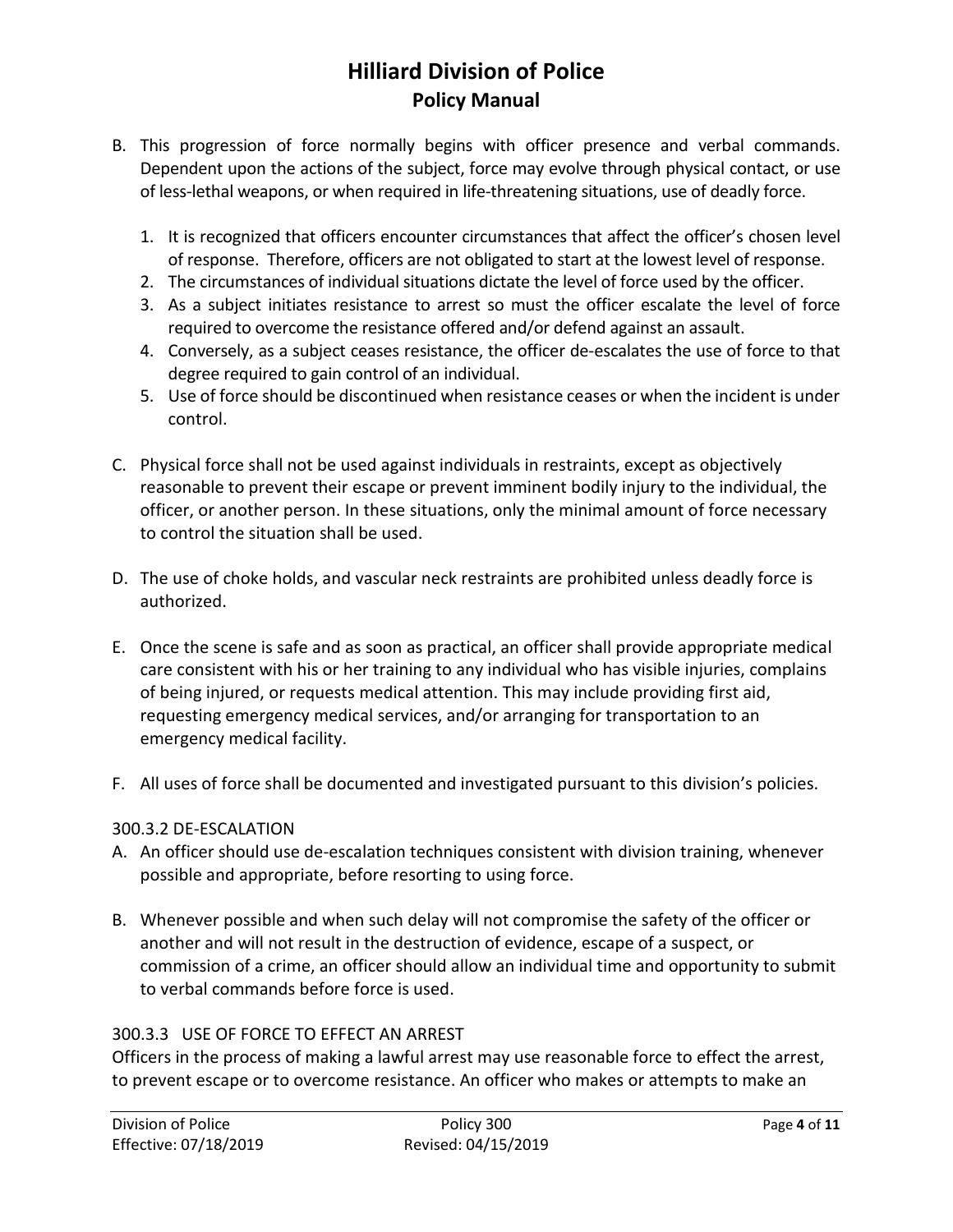arrest need not retreat or desist from his/her efforts by reason of resistance or threatened resistance on the part of the person being arrested, nor shall an officer be deemed the aggressor or lose his/her right to self-defense by the use of reasonable force to effect the arrest, prevent escape or to overcome resistance.

### 300.3.4 FACTORS USED TO DETERMINE THE REASONABLENESS OF FORCE

When determining whether to apply force and evaluating whether force is required, several factors should be taken into consideration, as time and circumstances permit. These factors include, but are not limited to:

- 1. Immediacy and severity of the threat to officers or others.
- 2. The conduct of the individual being confronted, as reasonably perceived by the officer at the time.
- 3. Officer/subject factors (age, size, relative strength, skill level, injuries sustained, level of exhaustion or fatigue, the number of officers involved vs. subjects).
- 4. The effects of drugs or alcohol.
- 5. Subject's mental state or capacity.
- 6. Proximity of weapons or dangerous improvised devices.
- 7. The degree to which the subject has been effectively restrained and his/her ability to resist despite being restrained.
- 8. The availability of other options and their possible effectiveness.
- 9. Seriousness of the suspected offense or reason for contact with the individual.
- 10. Training and experience of the officer.
- 11. Potential for injury to officers, suspects and others.
- 12. Whether the person appears to be actively resisting, attempting to evade arrest by flight or is attacking the officer.
- 13. The risk and reasonably foreseeable consequences of escape.
- 14. The apparent need for immediate control of the subject or a prompt resolution of the situation.
- 15. Whether the conduct of the individual being confronted no longer reasonably appears to pose an imminent threat to the officer or others.
- 16. Whether the person is actively or passively resisting.
- 17. Prior contacts with the subject, awareness of any propensity for violence, and knowledge of special skills of the subject.
- 18. Any other exigent circumstances.

### 300.3.5 USE OF FORCE TO SEIZE EVIDENCE

In general, officers may use reasonable force to lawfully seize evidence and to prevent the destruction of evidence. However, officers are discouraged from using force solely to prevent a person from swallowing evidence or contraband. In the instance when force is used, officers shall not intentionally use any technique that restricts blood flow to the head, restricts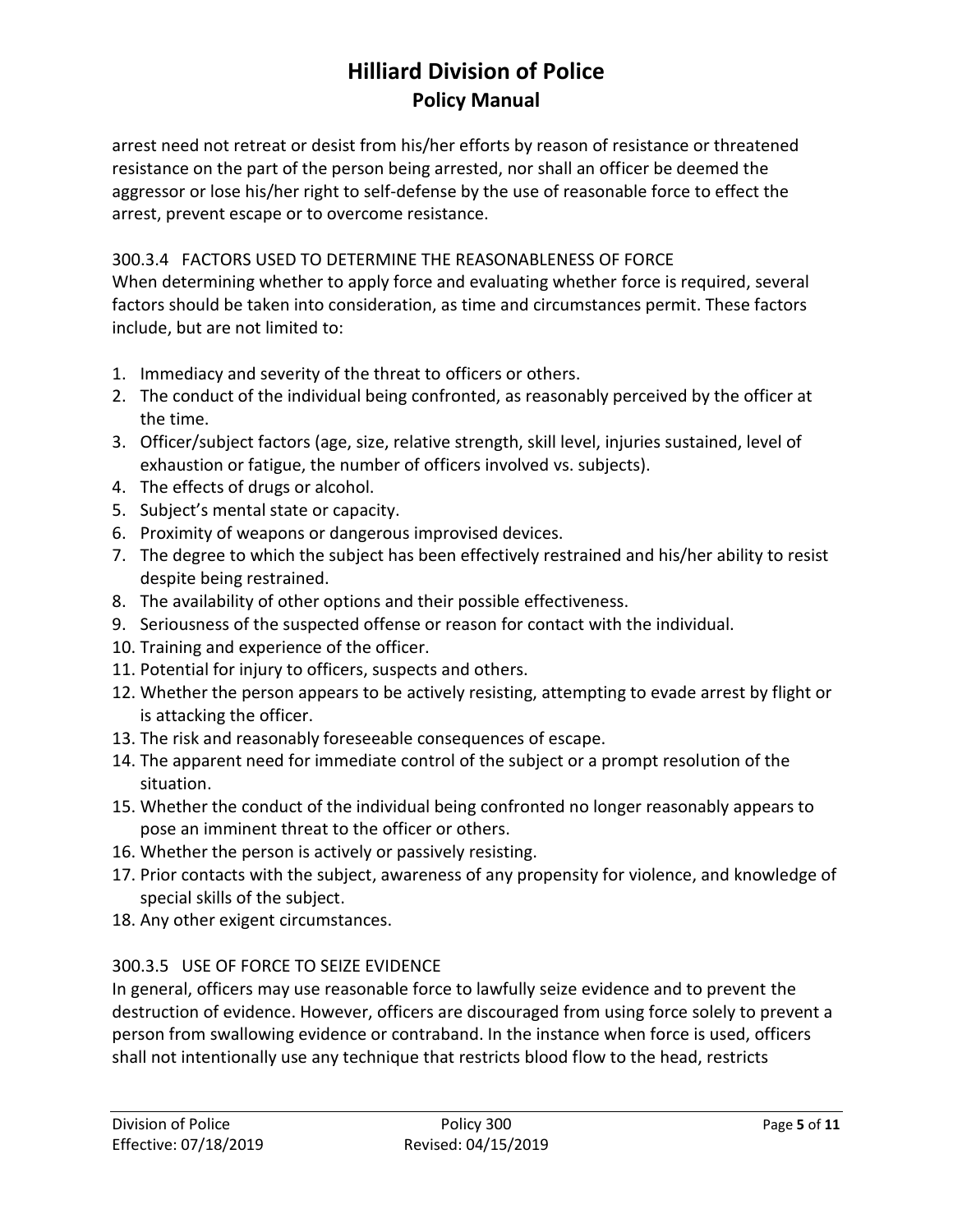respiration or which creates a reasonable likelihood that blood flow to the head or respiration would be restricted.

### **300.4 USE OF DEADLY FORCE**

- A. An officer is authorized to use deadly force when it is objectively reasonable under the totality of the circumstances. Use of deadly force is justified in the following circumstances:
	- 1. To defend themselves or another from what he/she reasonably believes would be an imminent threat of death or serious bodily injury.
	- 2. To prevent the escape of a fleeing subject when the officer has probable cause to believe that the person has committed, or intends to commit, a felony involving the infliction or threatened infliction of serious bodily injury or death, and the officer reasonably believes that there is an imminent risk of serious bodily injury or death to any other person if the subject is not immediately apprehended.
	- 3. In accordance with U.S. and Ohio Supreme Court decisions, specifically, *[Tennessee v.](https://caselaw.findlaw.com/us-supreme-court/471/1.html)  [Garner,](https://caselaw.findlaw.com/us-supreme-court/471/1.html) 471 U.S. 1 (1985)* and *[Graham v. Connor,](https://caselaw.findlaw.com/us-supreme-court/490/386.html) 490 U.S. 386 (1989).*

### 300.4.1 SPECIAL CONSIDERATIONS REGARDING DEADLY FORCE

- A. Officers should not discharge a firearm under conditions that would subject bystanders or hostages to the risk of serious physical harm or death unless the failure to do so would create a substantial risk of serious physical harm or death to the officer or another person.
- B. When feasible, officers shall identify themselves as a law enforcement officer and warn of his/her intent to use deadly force.
- C. Deadly force should not be used against a person whose actions are a threat only to themselves or property.
- D. The use of warning shots is prohibited.
- E. Firearms shall not be discharged at a moving vehicle unless:
	- 1. A person in the vehicle is threatening the officer or another person with deadly force by means other than the vehicle; or
	- 2. The vehicle is operated in a manner deliberately intended to strike an officer or another person, or the officer reasonably believes that there is an imminent risk of serious bodily injury or death to any other person, and all other reasonable means of defense have been exhausted (or are not present or practical), which includes moving out of the path of the vehicle.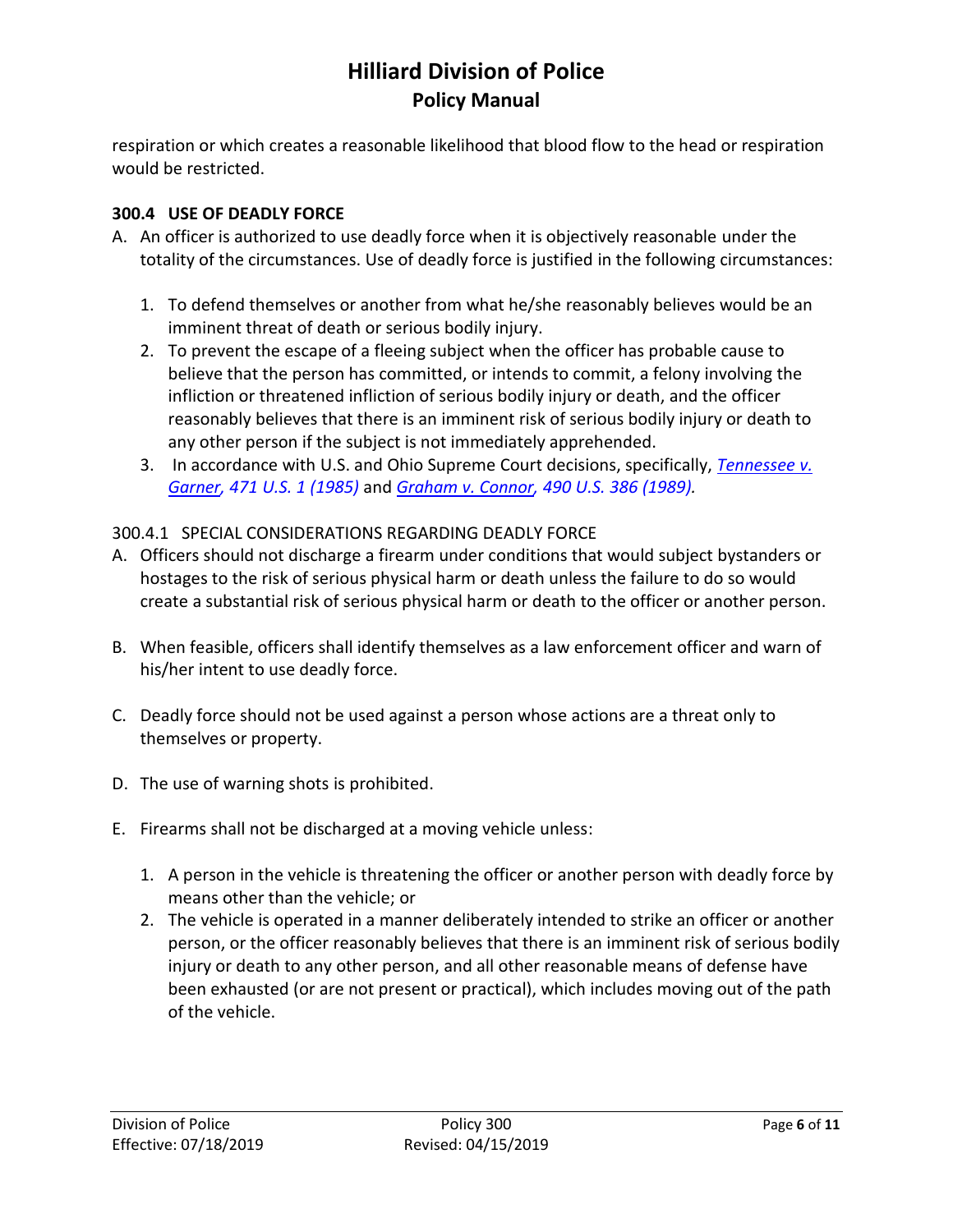F. Firearms shall not be discharged from a moving vehicle except in exigent circumstances. In these situations, an officer must be able to articulate reasonableness of his/her actions and the use of deadly force.

### 300.5 REPORTING THE USE OF FORCE

- A. Watch commander notification shall be made as soon as practicable following the application of force. If an officer is unsure if an incident rises to the level of a reportable use of force, the officer should contact the on-duty watch commander for direction. For the purposes of this policy, an application of force that requires reporting includes:
	- 1. Discharging a firearm, other than training, recreational or the humane destruction of an injured animal.
	- 2. Taking action that results in, or alleged to have resulted in, injury or death of another person or animal.
	- 3. The use of less-lethal weapons such as Taser©, Specialty Impact Munitions, Baton, and OC spray.
	- 4. Striking or kicking an individual.
	- 5. The application of a balance displacement technique to gain compliance which causes a subject to be forcibly shoved or thrown to the ground or against an object.
	- 6. The application of joint manipulation techniques to gain control of an individual.
	- 7. The application of a pain compliance technique which would lead a reasonable officer to conclude that the subject may have experienced more than momentary discomfort.
	- 8. Whenever an officer from another jurisdiction is involved in an application of force and is being assisted or assisting an officer from this division.
- B. Any use of force by a member of this division shall be documented promptly, completely and accurately on a "Use of Force" report (Form # HPD-005), and other applicable reports when a firearm or less-lethal weapon is used. The officer shall articulate the factors perceived and why he/she believed the use of force was reasonable under the circumstances, and what de-escalation techniques, if any, were used. Each application of force must be articulated individually in the officer's statement.
- C. To collect data for purposes of training, resource allocation, analysis and related purposes, the division may require the completion of additional report forms, as specified in division policy, procedure or law.
- D. When an officer discharges a Taser as a result of a use of force, a Use of Taser report (Form # HPD-145) shall be completed in conjunction with a Use of Force report.
- E. When an officer discharges a firearm as a result of a use of force, including a Specialty Impact Munition (SIM), a Discharge of Firearms Report (Form # HPD-003) shall be completed in conjunction with a Use of Force report.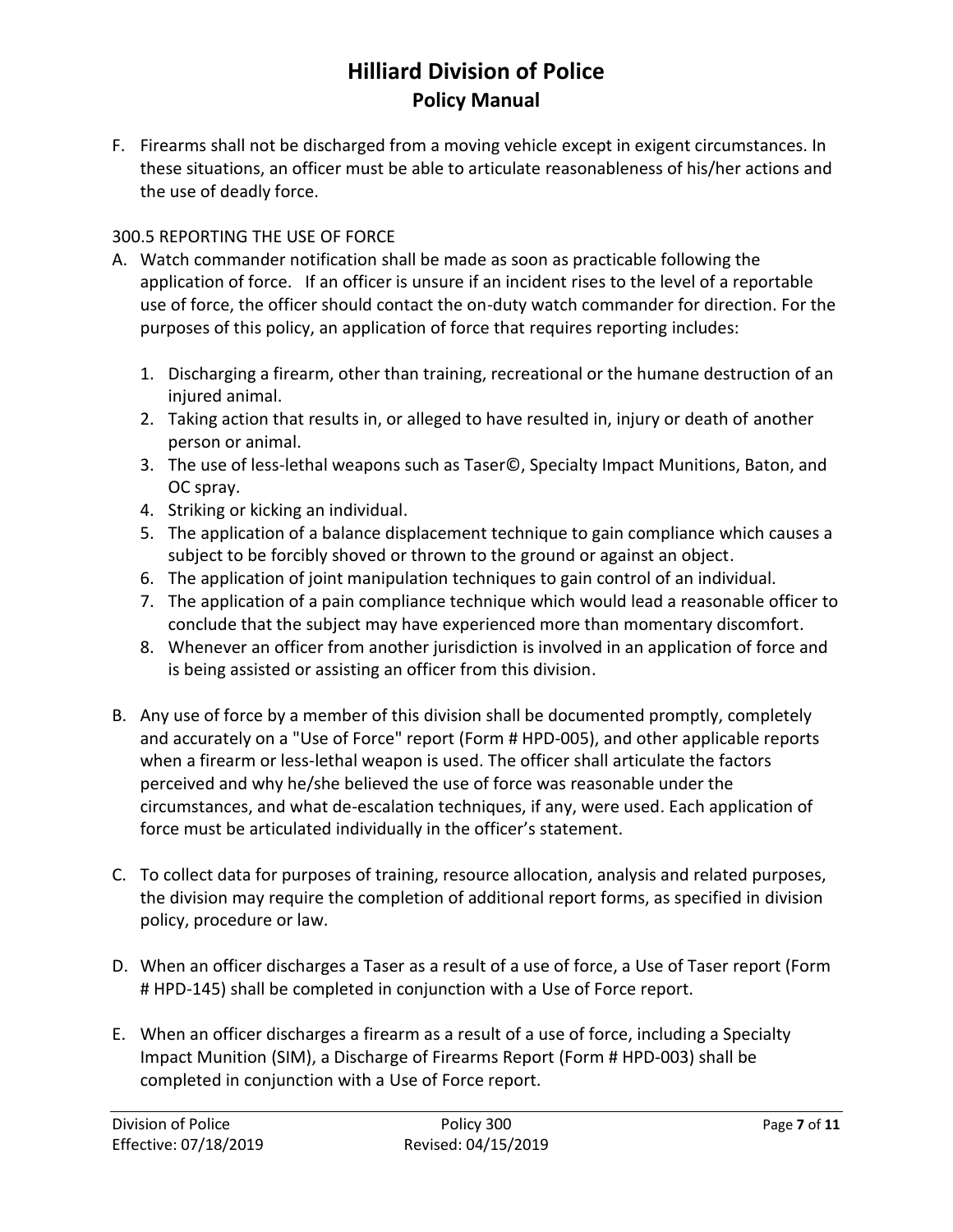- F. All reports related to a use of force shall be completed prior to the end of the officer's watch unless unusual circumstances exist, as determined by the Bureau Commander.
- G. In the event that the involved officer requests legal counsel, is incapacitated, or otherwise incapable of filing the reports, the officer's immediate supervisor will initiate these reports, with a written statement to be completed by the involved officer when appropriate.

#### **300.6 MEDICAL CONSIDERATION**

- A. If a subject is injured, or complains of an injury, because of an officer's use of force, it shall be the officer's responsibility to ensure that appropriate medical care is made available to the injured party as soon as safe and practical.
- B. Prior to booking or release, medical assistance shall be obtained for any person who exhibits signs of physical distress, who has sustained visible injury, expresses a complaint of injury or continuing pain, or who was rendered unconscious. Any individual exhibiting signs of physical distress after an encounter should be continuously monitored until he/she can be medically assessed.
- C. Medical assistance may consist of examination by fire personnel, paramedics, hospital staff or medical staff at the jail.
	- 1. For an aerosol exposure, standard chemical decontamination steps including facing the subject into the wind, flushing with water (if available), instructing the subject not to rub their eyes and to breathe through the mouth, may be considered basic medical assistance.
- D. If any such individual refuses medical attention, such a refusal shall be fully documented in related reports and, whenever practicable, should be witnessed by another officer and/or medical personnel. If a recording is made of the contact or an interview with the individual, any refusal should be included in the recording, if possible.
- E. Officers should not sign any document that incurs liability (fiscal or legal) when seeking medical care for an injured suspect.
- F. The primary handling officer shall ensure that any person providing medical care or receiving custody of a person following any use of force is informed that the person was subjected to force. This notification shall include a description of the force used and any other circumstances the officer reasonably believes would be potential safety or medical risks to the subject (e.g., prolonged struggle, extreme agitation, impaired respiration).
- G. Persons who exhibit extreme agitation, violent irrational behavior accompanied by profuse sweating, extraordinary strength beyond their physical characteristics and imperviousness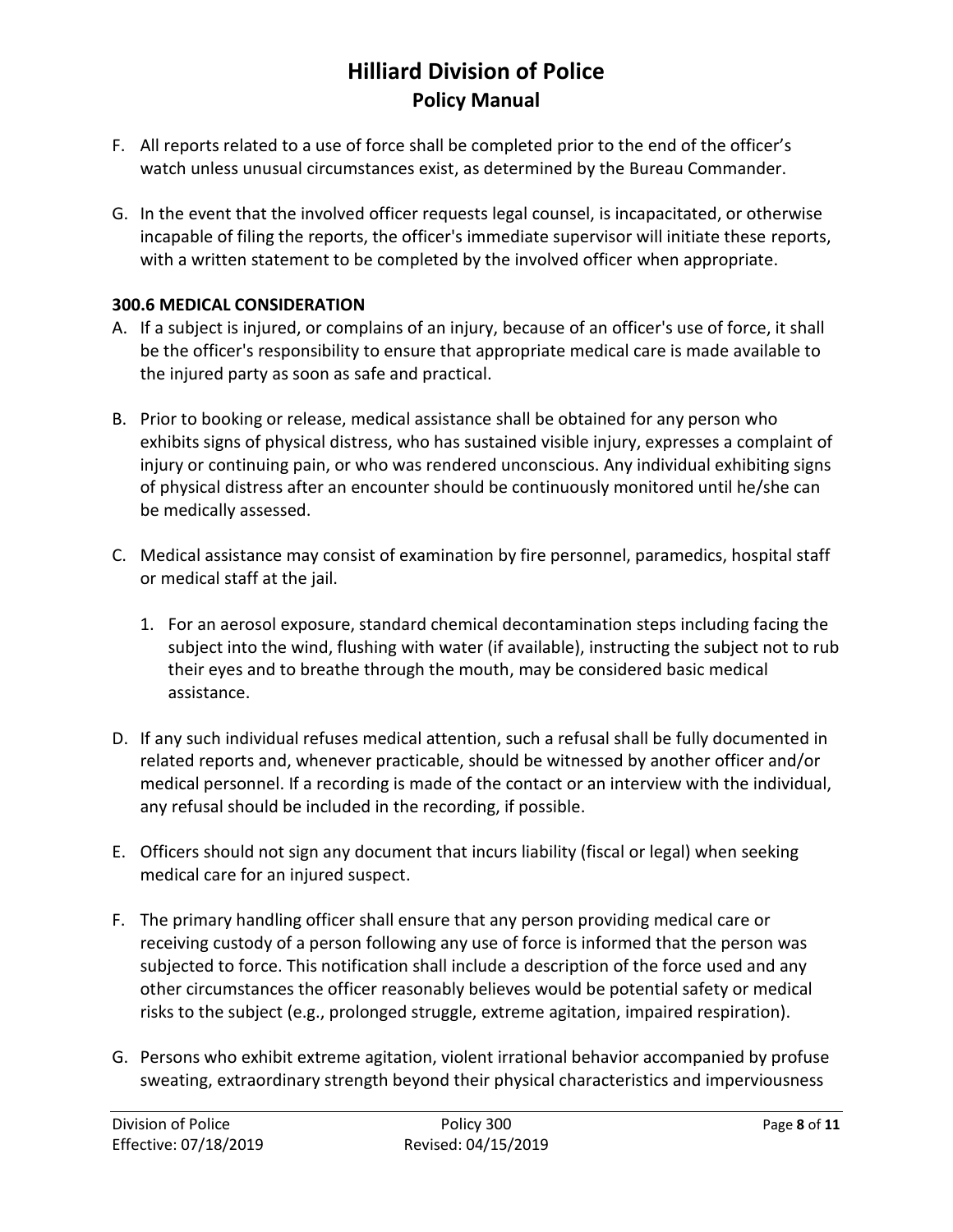to pain (sometimes called "excited delirium"), or who require a protracted physical encounter with multiple officers to be brought under control, may be at an increased risk of sudden death. Calls involving these persons should be considered medical emergencies. Officers who reasonably suspect a medical emergency should request medical assistance as soon as it is safe and practicable.

### **300.7 DEALING WITH MENTALLY ILL/DIMINISHED CAPACITY**

- A. When dealing with an unarmed person whom officers have reasonable belief to be mentally ill or of diminished capacity, officers should employ de-escalation techniques. When practical, an officer trained in Crisis Intervention Team (CIT) concepts should respond to the scene.
- B. When de-scalation techniques are not effective or appropriate, officers may use an objectively reasonable amount of force to resolve the incident.
- C. When a situation does not fit with the Graham test, such as medical emergencies, because the person in question has not committed a crime, is not resisting arrest and is not directly threatening the officer, officers may use an objectively reasonable amount of force to resolve the incident if the following apply *[\(Estate of Corey Hill v. Christopher Miracle,](https://caselaw.findlaw.com/us-6th-circuit/1855329.html) 2017 WL 1228553 (6th Cir.2017))*:
	- 1. The person was experiencing a medical emergency that rendered him/her incapable of making a rational decision under the circumstances which posed an immediate threat of serious harm to himself/herself or others.
	- 2. Some degree of force was reasonably necessary to address the immediate threat.
	- 3. The force used was reasonably necessary under the circumstance.

### **300.8 WATCH COMMANDER RESPONSIBILITY**

- A. Upon being notified that force has been used by an officer, the on-duty watch commander shall ensure that appropriate medical care has been summoned and provided.
- B. When practical, the on-duty watch commander should respond to the scene of reported use of force incidents and complete a preliminary investigation. The on-duty watch commander should;
	- 1. Ensure scene security;
	- 2. Obtain the basic facts from the involved officers.
	- 3. Ensure that any injured parties are examined and treated.
	- 4. Separately interview the subject upon whom force was applied. If this interview is conducted without the person having voluntarily waived his/her Miranda rights, the following shall apply: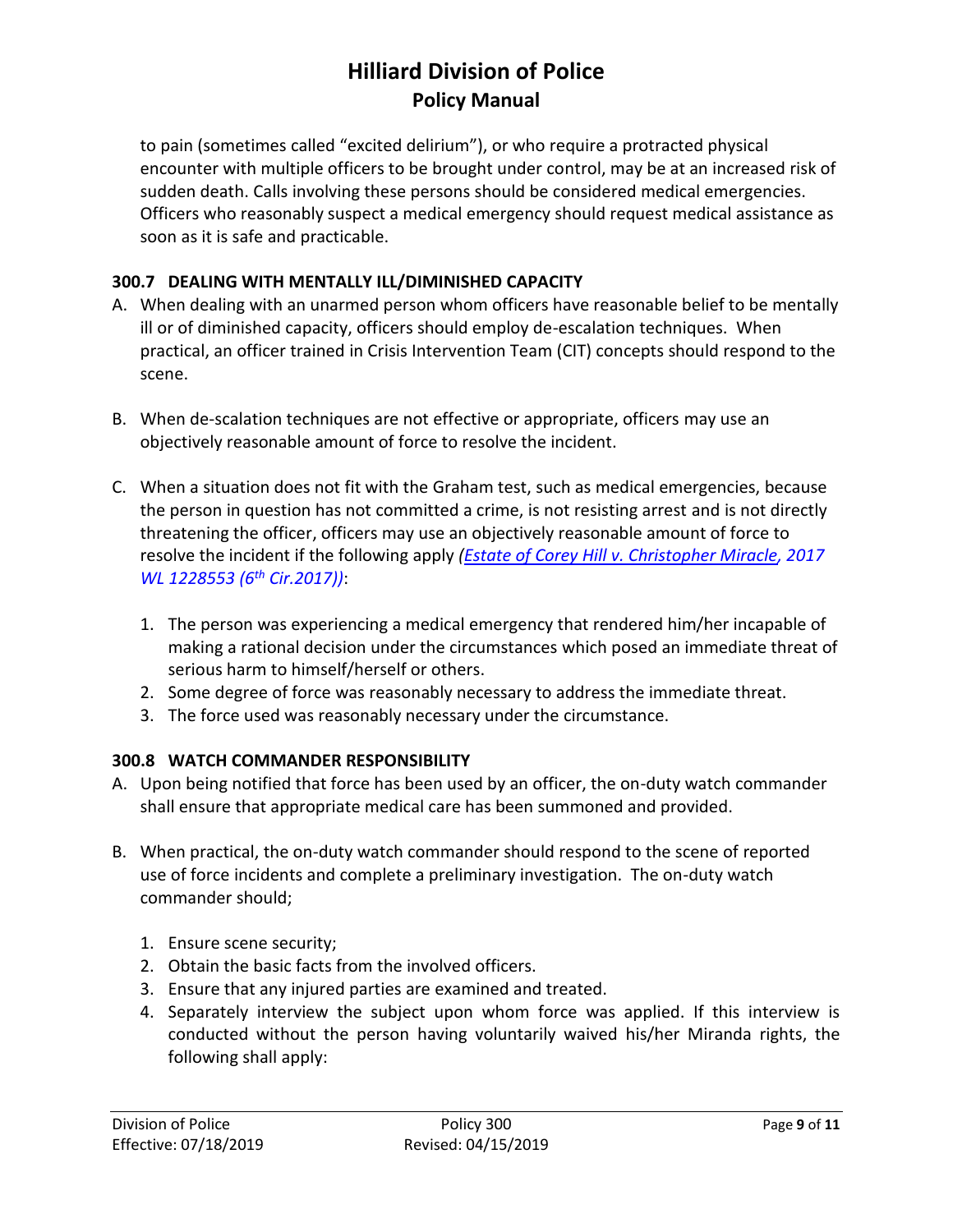- a. The content of the interview should not be summarized or included in any related criminal charges.
- b. The fact that an interview was conducted should be documented in the watch commander's personal report for the administrative review.
- 5. Once any initial medical assessment has been completed or first aid has been rendered, ensure that photographs have been taken of any areas involving visible injury or complaint of pain, as well as overall photographs of uninjured areas.
- 6. Ensure all witnesses are located, identified, interviewed and witness statements collected.
- 7. Ensure all video and audio recordings (i.e. cruiser recordings, jail recordings, private surveillance cameras, etc.) are marked for retention and a hard copy attached to the use of force report.
- 8. Review and approve all related reports to include a memorandum outlining the investigative process, findings and policy compliance recommendation.
- C. If a watch commander is unable to respond to the scene of an incident involving the reported use of force, the watch commander is still expected to complete as many of the above items as circumstances dictate.
- D. Bureau Commanders shall review each use of force by personnel within their command to ensure policy compliance and to address any training issues.
	- 1. Bureau Commanders will review each Use of Force report and forward the report along with recommendations to the Chief of Police.
- E. The Chief of Police or designee shall review all use of force incidents.
	- 1. The Chief of Police may concur with supervisor or watch commander's findings and recommendations.
	- 2. The Chief of Police may disagree with determination.
	- 3. The Chief of Police may determine the use of force was not in compliance with division policy. Under this finding the following action may be taken:
		- a. The Chief of Police or designee may take appropriate corrective action in accordance with established disciplinary procedure and collective bargaining agreement.
		- b. The Chief of Police or designee may initiate an internal administrative investigation.
	- 4. The Chief of Police may determine there was a Policy Failure. If the matter is determined to be a "Policy Failure" (i.e. the officer's actions were reasonable; however,